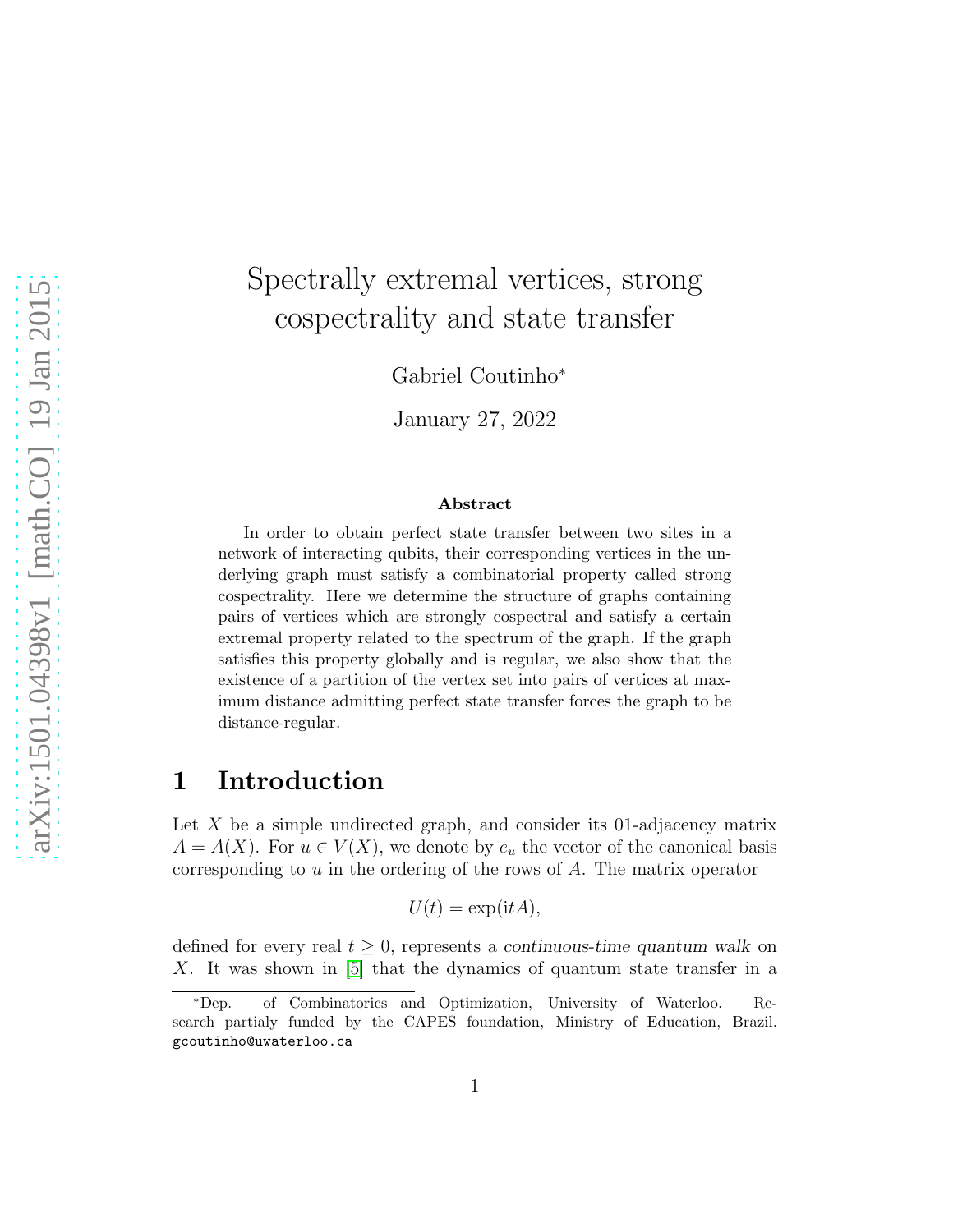network of interacting qubits in the XY -coupling model is determined by properties of  $U(t)$ . More specifically, we will say that X admits perfect state transfer between vertices u and v at time  $\tau$  if

$$
|e_v^T U(\tau) e_u| = 1.
$$

The problem of determining which graphs admit perfect state transfer has been studied recently in a good number of papers. For example, it was solved for paths and hypercubes (see  $[6]$ ), circulant graphs (see  $[17]$ ) and cubelike graphs (see [\[4\]](#page-12-2)). The effect of certain graph operations was considered in [\[1\]](#page-11-0) and in [\[2\]](#page-11-1), and some recent surveys are found in [\[15\]](#page-13-1) and [\[13\]](#page-12-3).

The study of state transfer or more generally the study of continuous-time quantum walks on graphs can be divided into two aspects. The combinatorial properties that must be satisfied by the graph, and the number theoretic properties that must be satisfied by the eigenvalues of the graph. In the case of perfect state transfer between vertices  $u$  and  $v$ , the key combinatorial property is that  $u$  and  $v$  must be strongly cospectral, that is, the projections of  $e_u$  and  $e_v$  in each eigenspace of the graph must be parallel with the same magnitude.

In this paper, we will examine this property in the context of graphs which are extremal with respect to the lower bound on the number of eigenvalues given by the diameter plus one. State transfer on such graphs was considered in [\[19\]](#page-13-2). Our approach is nevertheless more general and results in deeper consequences.

We will consider the extremal spectral property locally, and show that a pair of strongly cospectral extremal vertices at maximum distance must be singletons in a pseudo equitable distance partition. This will be our key intermediate step to show that if an extremal regular graph of diameter d can be partitioned into pairs of vertices at distance d such that perfect state transfer happens in each pair, then the graph is distance-regular. We will also characterize precisely which number theoretic conditions must be satisfied by the eigenvalues of the graph in order to achieve perfect state transfer between strongly cospectral vertices. In the context of distance-regular graphs, this will provide an alternate elementary proof of [\[7,](#page-12-4) Corollary 4.5].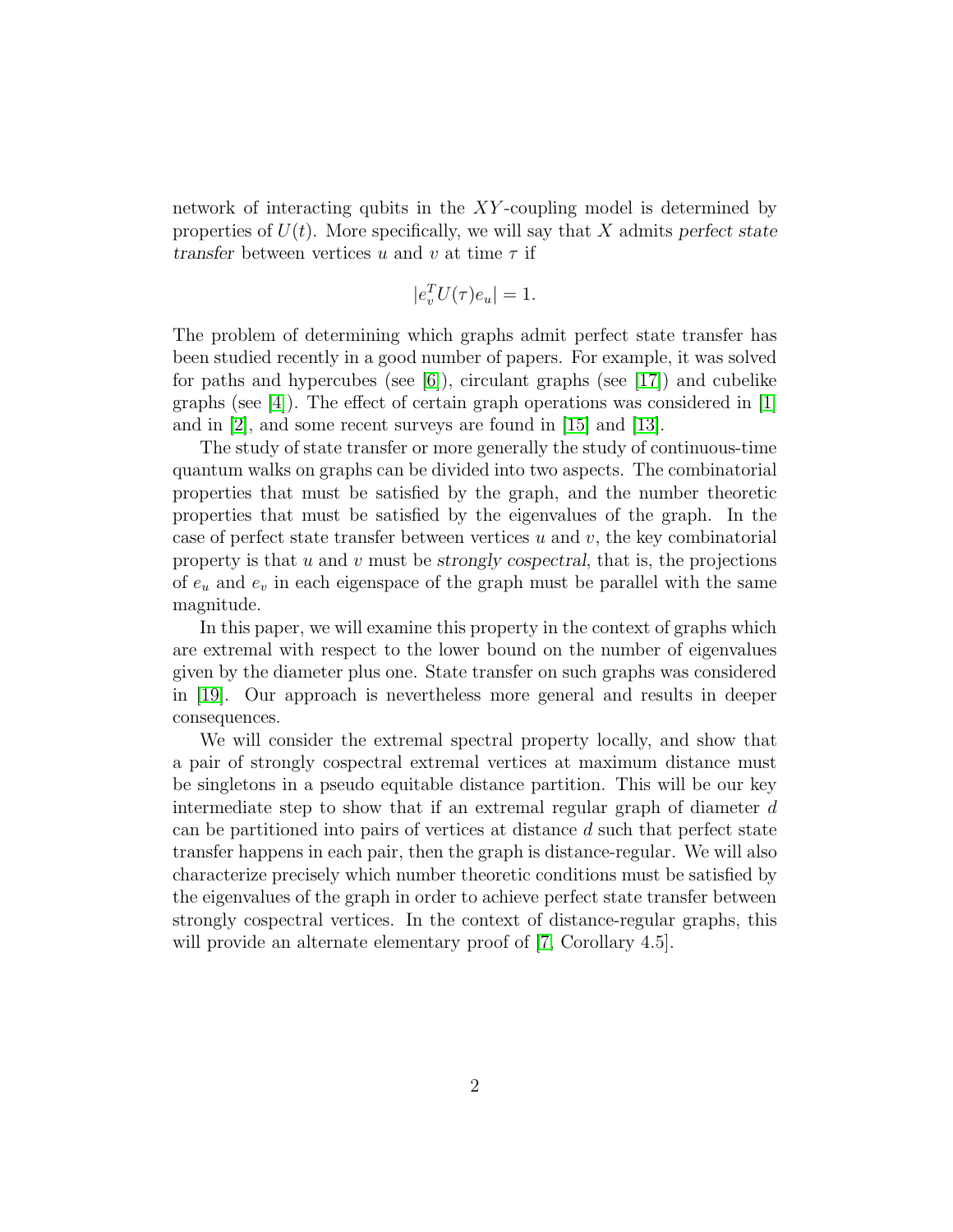#### 2 Preliminaries

Let X be a graph,  $u, v \in V(X)$ , and A the adjacency matrix of X. We denote the spectral decomposition of A into orthogonal projections by

$$
A = \sum_{r=0}^{d} \theta_r E_r.
$$

Vertices u and v are called cospectral if the adjacency matrices of  $X\setminus u$ and  $X\$  have the same spectrum.

<span id="page-2-0"></span>**2.1 Lemma** ([\[12\]](#page-12-5), Chapter 4, Lemma 1.1). The following are equivalent.

- (i) Vertices u and v are cospectral.
- (ii) For all  $k \in \mathbb{Z}^+,$

$$
(A^k)_{u,u} = (A^k)_{v,v}.
$$

(iii) For all  $r = 0, \ldots, d$ ,

$$
(E_r)_{u,u} = (E_r)_{v,v}.
$$

 $\Box$ 

Recall that we denote the characteristic vector of a vertex w by  $e_w$ . Vertices u and v are strongly cospectral if and only if  $E_re_u = \pm E_re_v$  for all  $r = 0, \ldots, d$ . Thus strongly cospectral vertices must be cospectral.

We define the eigenvalue support of u as the set of all eigenvalues  $\theta_r$  such that  $E_re_u \neq 0$ , and we denote it by  $\Phi_u$ . We say that the dual degree of u is  $d^*(u) = |\Phi_u| - 1$ . The eccentricity (or covering radius) of u, denoted by  $\varepsilon_u$ , is the maximum distance between  $u$  and any other vertex of the graph.

The distance partition relative to  $u \in V(X)$  is the partition of the vertex set of X in which each class is formed by vertices at a fixed distance from  $u$ . A partition of the vertex set of a graph is called equitable if the number of edges between a vertex  $v$  and a class  $C$  of the partition depends only on the class containing v. The collection of all these numbers are the parameters of the equitable partition.

If D is a non-singular diagonal matrix, we consider the matrix  $(D^{-1}AD)$ . This can be seen as the adjacency matrix of a weighted directed graph, where  $(D^{-1}AD)_{uv}$  indicates the weight of the directed arc from u to v. We will call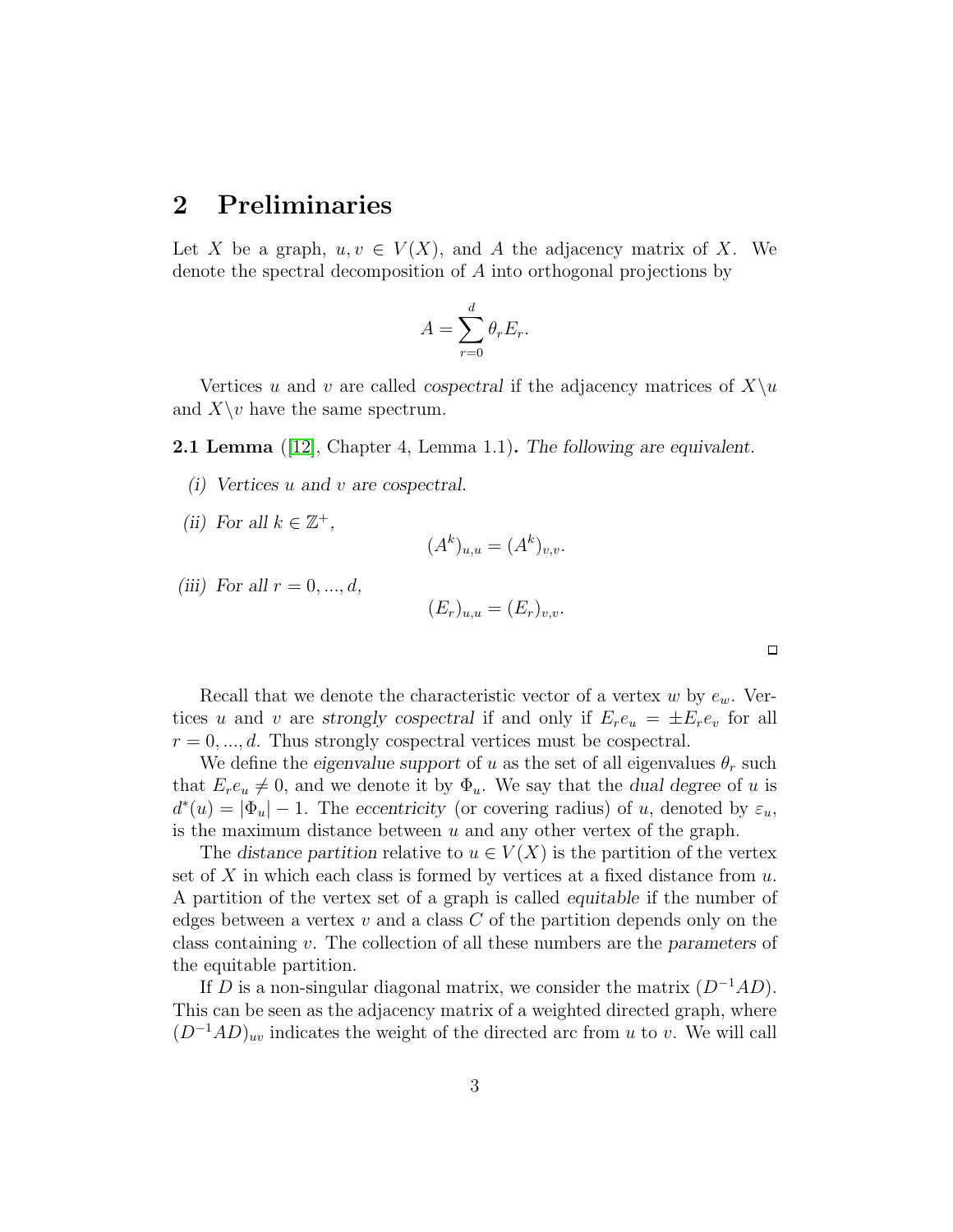a partition of  $V(X)$  equitable with respect to D if the sum of the weights in  $(D^{-1}AD)$  from a vertex v to a class C of the partition depends only of the class containing v.

When  $D$  is chosen to be the diagonal matrix whose entries are taken from the eigenvector of A corresponding to the largest eigenvalue, an equitable partition with respect to  $D$  will simply be called *pseudo equitable*. Note that for regular graphs, a partition is pseudo equitable if and only if it is equitable in the original sense.

A graph is called distance-regular if the distance partition relative to each vertex is equitable and the parameters do not depend on the vertex. A distance-regular graph of diameter d is called antipodal if the relation defined on the vertex set by having two vertices related if they are at distance 0 or d is an equivalence relation.

<span id="page-3-2"></span>**2.2 Theorem** ([\[14\]](#page-12-6), Theorem 2.2). If X is a regular graph such that the distance partition of every vertex is equitable, then X is distance-regular.

The walk module of a vertex  $u$  in a graph  $X$  is the subspace

$$
W_u = \langle \{A^i e_u\}_{i \ge 0} \rangle.
$$

It follows that

$$
W_u = \langle \{E_r e_u\}_{\theta_r \in \Phi_u} \rangle,
$$

and because the vectors  $\{A^i e_u\}_{i=0}^{\varepsilon_u}$  are all independent, we have that

<span id="page-3-1"></span>
$$
\varepsilon_u \le d^*(u). \tag{2.1}
$$

If equality holds, we will say that  $u$  is a spectrally extremal vertex. The work of Fiol, Garriga and others provides a vast literature about graphs with spectrally extremal vertices and associated concepts (see for instance [\[9\]](#page-12-7), [\[8\]](#page-12-8), [\[16\]](#page-13-3) and [\[18\]](#page-13-4)). Here we will use the following result.

<span id="page-3-0"></span>**2.3 Theorem** ([\[10\]](#page-12-9), Theorem 6.3). The distance partition relative to a vertex  $u$  is pseudo equitable if and only if  $u$  is spectrally extremal and there exists a polynomial  $p(x)$  such that  $p(A)e_u$  is a 01-vector whose support are the vertices at distance  $\varepsilon_u$  from u.

On the topic of perfect state transfer, we will use the following two results.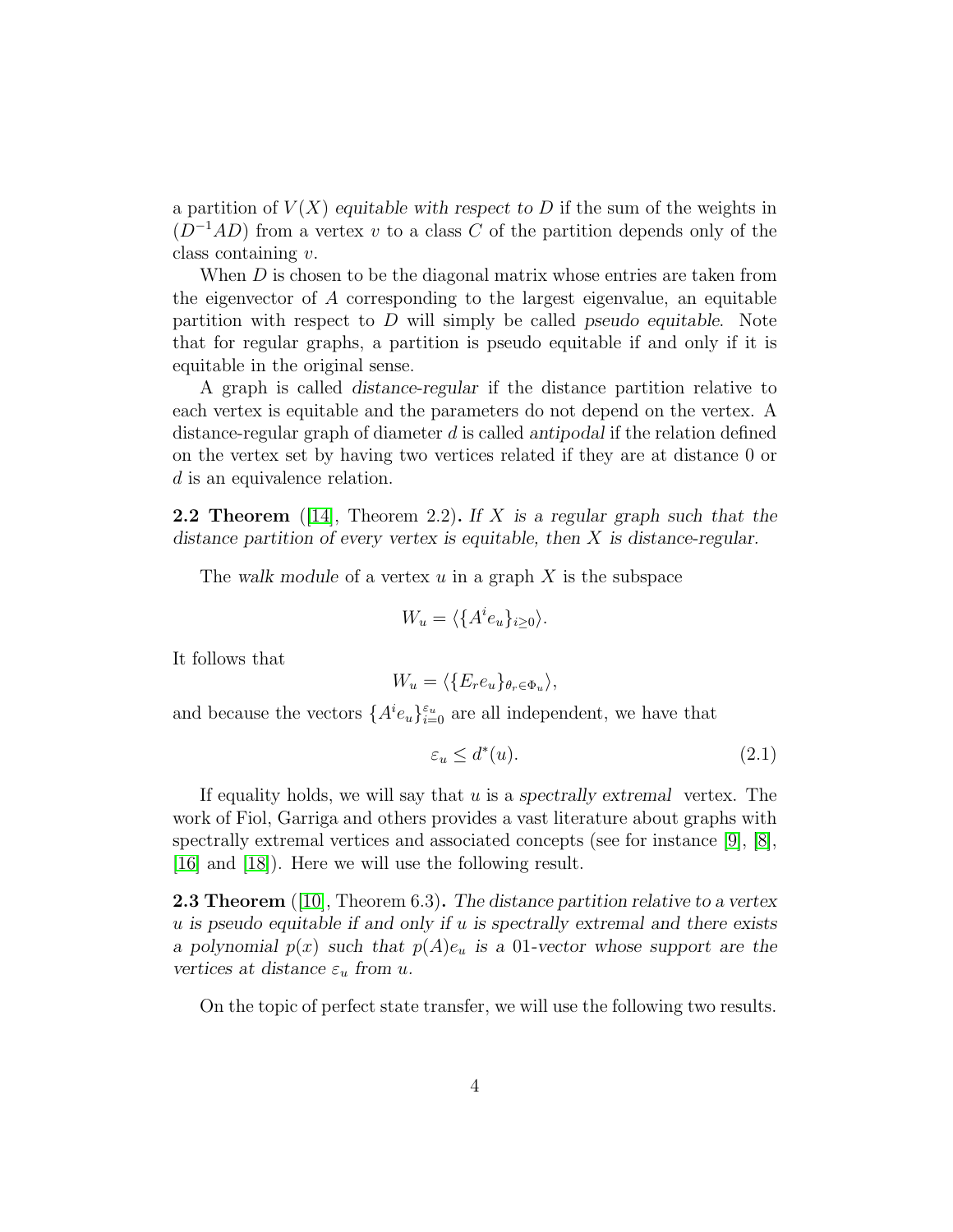<span id="page-4-1"></span>**2.4 Theorem** ([\[11\]](#page-12-10), Theorem 6.1). If X admits perfect state transfer between  $u$  and  $v$ , then either all eigenvalues in the eigenvalue support of  $u$  are integers, or they are all of the form  $\theta_r = \frac{1}{2}$  $\frac{1}{2}(a+b_r\sqrt{\Delta})$  where  $\Delta$  is a square-free integer and a and  $b_r$  are integers for all r.

**2.5 Lemma** ([\[13\]](#page-12-3), Lemma 11.1). If X admits perfect state transfer between u and v, then u and v are strongly cospectral.

## 3 Strong cospectrality on spectrally extremal vertices

It turns out that when two strongly cospectral vertices are also spectrally extremal, each of them is a singleton in the distance partition of the other.

<span id="page-4-0"></span>**3.1 Lemma.** Let  $u, v \in V(X)$ , with  $g = d(u, v)$ . Suppose u is a spectrally extremal vertex. If u and v are strongly cospectral, then the following hold.

- (i) If  $d(u, w) = d(u, v)$ , then  $w = v$ .
- (ii) If  $z \in V(X)$ ,  $\Phi_z = \Phi_u$  and if  $d(z, w) = d(u, v)$  for some  $w \in V(X)$ , then  $(A^g)_{z,w} \leq (A^g)_{u,v}$ . Equality occurs if and only if z and w are strongly cospectral.

Proof. Suppose  $\Phi_u = \{\theta_0, \theta_1, ..., \theta_{d^*}\}.$  For all  $r \in \{0, ..., d^*\},$  let  $\sigma_r \in$  $\{+1, -1\}$  be such that

$$
E_r e_v = \sigma_r E_r e_u.
$$

Let  $p(x)$  be the polynomial of minimum degree satisfying  $p(\theta_r) = \sigma_r$  for all r. Then it follows that

$$
p(A)e_u = e_v.
$$

Because  $\varepsilon_u = d^*$ ,  $p(A)e_u$  must be non-zero on the entries corresponding to vertices whose distance to u is the degree of  $p(x)$ . Hence deg  $p(x) = g$ , and  $v$  is the unique vertex at distance  $g$  from  $u$ .

To see (ii), first note that  $\langle p(A)e_z, p(A)e_z \rangle = 1$ , so the absolute value of each entry in  $p(A)e_z$  is at most 1. Let  $p(x) = a_g x^g + ... + a_0$ . Then  $p(A)e_u = e_v$ implies that

$$
a_g = \frac{1}{(A^g)_{u,v}},
$$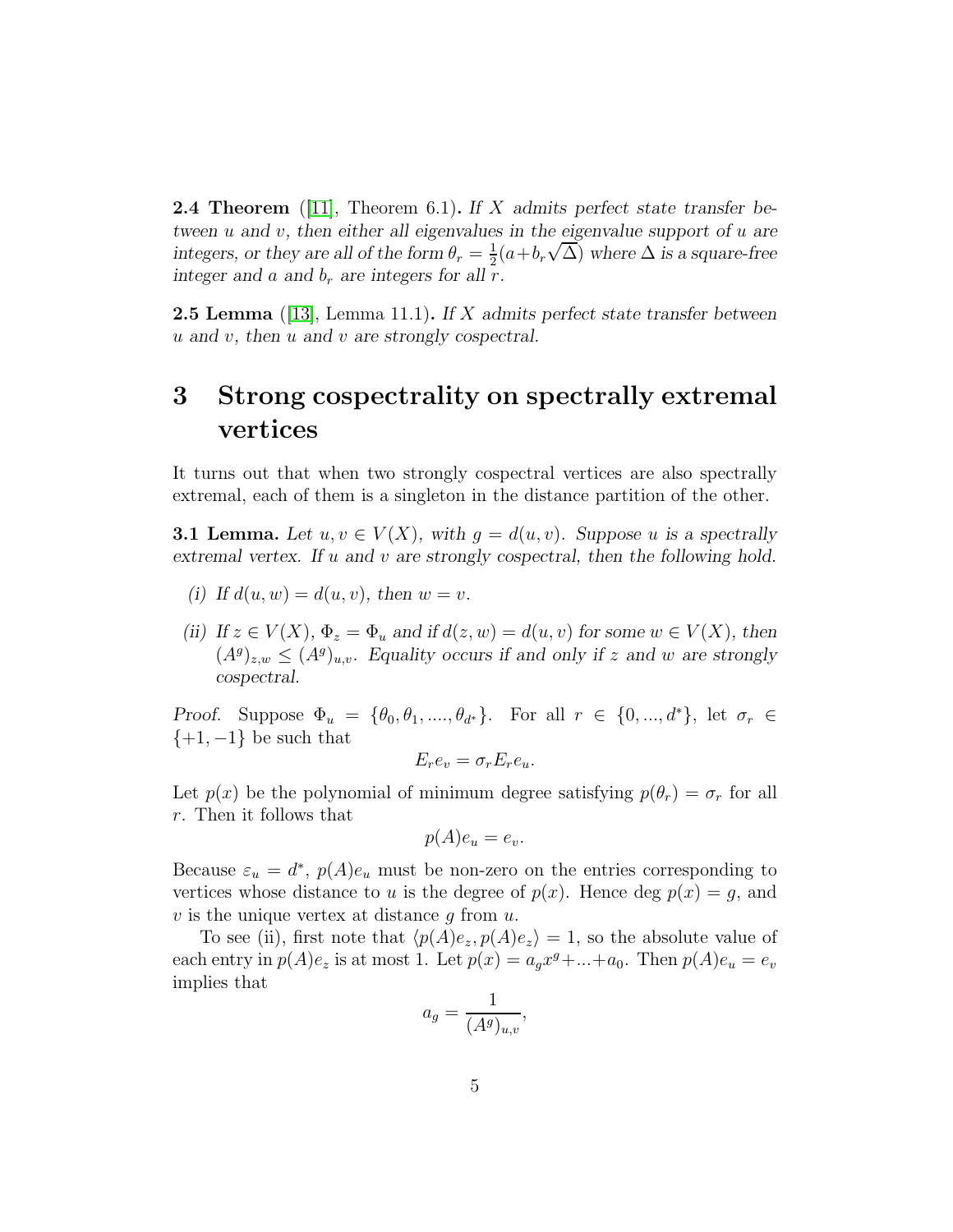and thus

$$
1 \ge |p(A)_{z,w}| = a_g(A^g)_{z,w} = \frac{(A^g)_{z,w}}{(A^g)_{u,v}}.
$$

We are also going to need the following characterization of strongly cospectral vertices.

<span id="page-5-1"></span>**3.2 Lemma.** Let  $u, v \in V(X)$ . The following are equivalent.

- (i) Vertices u and v are cospectral, and there exists a polynomial  $p(x)$  such that  $p(A)e_u = e_v$ .
- (ii) The vertices u and v are strongly cospectral.

Moreover, if u and v are cospectral, then any polynomial satisfying  $p(A)e_u =$  $e_v$  is such that  $p(A)e_v = e_u$  and  $p(\theta_v) = \pm 1$  for all  $\theta_r \in \Phi_u$ .

Proof. The implication (ii)  $\implies$  (i) is trivial. To see the converse, let  $p(x)$  be a polynomial satisfying  $p(A)e_u = e_v$ . Because  $p(A)$  is a symmetric matrix, it follows that  $(p(A)^2)_{u,u} = 1$ . Vertices u and v are cospectral, so Theorem [2.1](#page-2-0) implies that  $(p(A)^2)_{v,v} = 1$ . Thus  $p(A)e_v$  is a unitary vector, but  $p(A)_{u,v} = 1$ , implying that  $p(A)e_v = e_u$ . As a consequence,  $p(A)^2 e_u = e_u$ , and so if  $\theta_r \in \Phi_u$ , it follows that  $p(\theta_r) = \pm 1$ . This shows that u and v are strongly cospectral.  $\Box$ 

Here we introduce a definition. We say that u and v are (a pair of) antipodal<sup>[1](#page-5-0)</sup> vertices if

- there is a pseudo equitable partition which is simultaneously the distance partition of  $u$  and  $v$ ,
- $\{u\}$  and  $\{v\}$  are singletons in this partition at maximum distance from each other, and
- $u$  and  $v$  are cospectral.

 $\Box$ 

<span id="page-5-0"></span><sup>&</sup>lt;sup>1</sup>The name *antipodal* has been used in different contexts. We are consistent with at least one its uses, namely, if a regular graph can be partitioned into pairs of antipodal vertices, then it is an antipodal distance regular graph.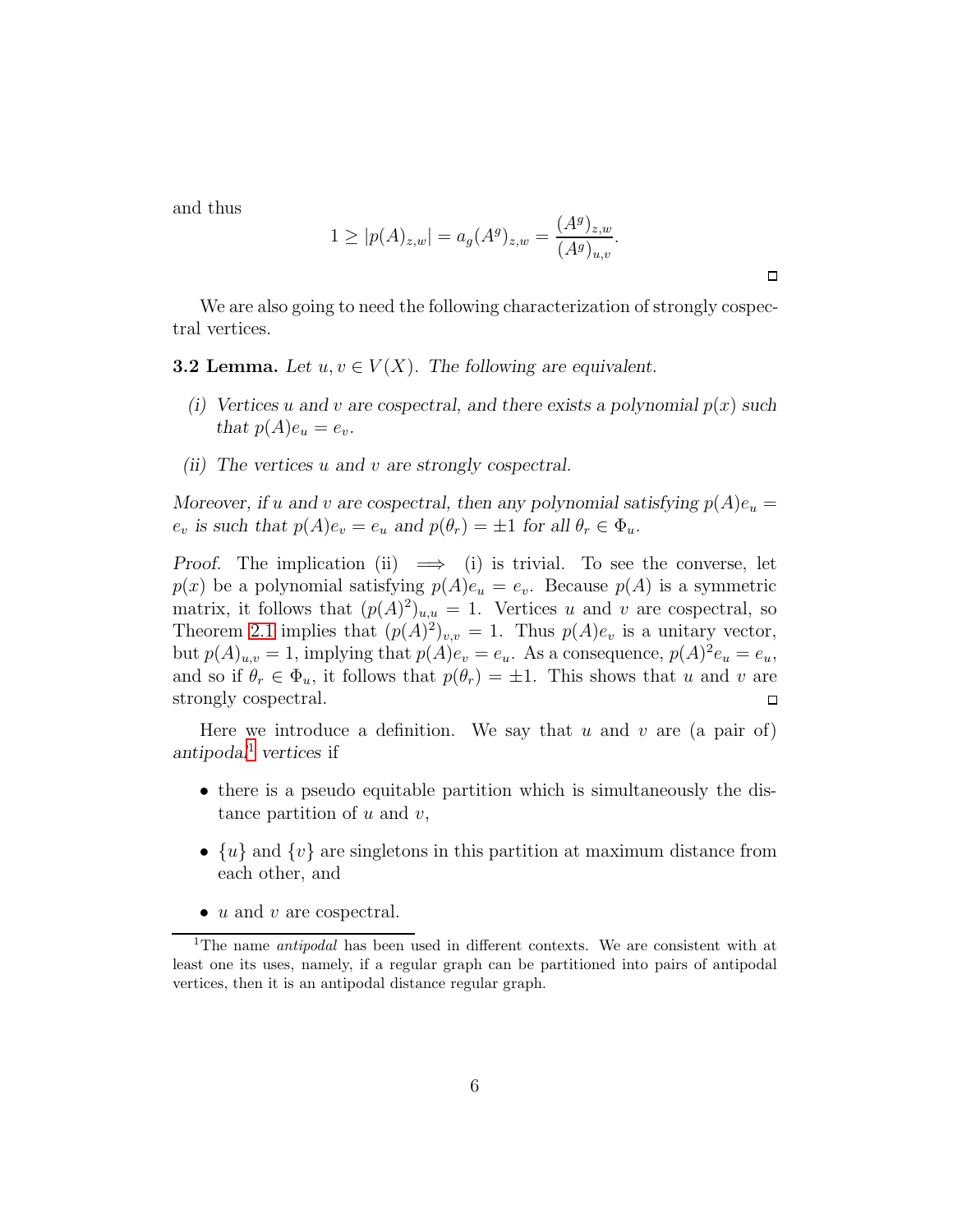If the graph is regular, then a pair  $u$  and  $v$  of antipodal vertices is cospectral if and only if the parameters of the distance partition of u are equal to the parameters of the distance partition of  $v$ . This is a consequence of Lemma [2.1](#page-2-0) and of the fact that the number of closed walks of any length on vertices whose distance partition is equitable is determined by the parameters of the partition.

<span id="page-6-1"></span>**3.3 Theorem.** If u and v are antipodal vertices in  $X$ , then u and v are spectrally extremal vertices and they are strongly cospectral. On the other hand, if u is spectrally extremal, u and v are strongly cospectral, and their distance is equal to their eccentricity, then  $u$  and  $v$  are antipodal vertices.

*Proof.* If u and v are antipodal, then the weaker direction of Theorem [2.3](#page-3-0) implies that u is spectrally extremal and that there is a polynomial  $p(x)$  such that

$$
p(A)e_u = e_v.
$$

From Lemma [3.2,](#page-5-1) we have that  $u$  and  $v$  are strongly cospectral.

The converse is an immediate consequence of Theorem [2.3](#page-3-0) and the fact that strongly cospectral vertices are cospectral.  $\Box$ 

We would like to drop the condition on the theorem above that requires  $u$  and  $v$  to be at maximal distance. In other words, we would like to believe that a pair of spectrally extremal strongly cospectral vertices must be at maximal distance from each other. For instance, this is true for 2-connected graphs. In particular, Lemma [3.1](#page-4-0) implies that  $v$  is a cut-vertex of  $X$  unless v is at maximal distance from u. So if X is 2-connected, it follows that u and  $v$  must be at maximal distance.

The following lemma is a step towards extending this last observation to all graphs. We will use it to derive some interesting consequences.

<span id="page-6-0"></span>**3.4 Lemma.** Suppose u is a spectrally extremal vertex of  $X$ , and suppose u and v are strongly cospectral. Let  $p(x)$  be the polynomial satisfying  $p(A)e_u =$  $e_v$ , with  $p(\theta_r) = \sigma_r \in \{+1, -1\}$  for all  $\theta_r \in \Phi_u$ . Let X' be the component of  $X\setminus v$  containing u. Then  $p(x)$  is the minimal polynomial with respect to u in  $X'$  (up to a constant).

Proof. Let  $d(u, v) = g$  and  $A' = A(X')$ . From Lemma [3.1](#page-4-0) (i), we have that v is the unique vertex at distance g from u. Note that walks of length g pass by v only if v is its final vertex, so the entries of  $p(A)e_u$  relative to vertices at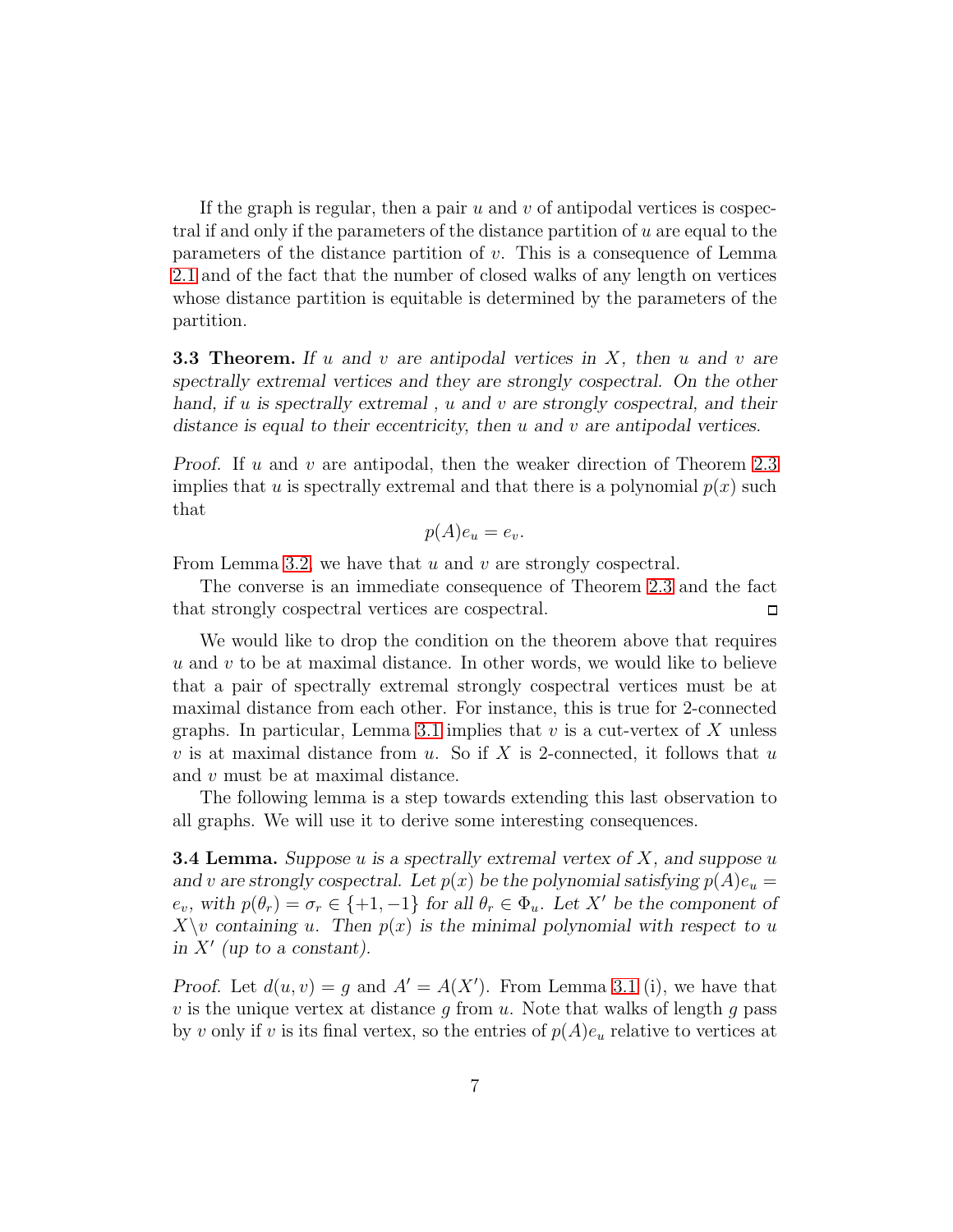distance at most  $g - 1$  from u are equal to the respective entries of  $p(A')e_u$ , thus  $p(A')e_u = 0$ . Because the eccentricity of u in X' is  $g - 1$  and  $p(x)$  has degree  $q$ , it follows that it is the minimal polynomial up to a constant.

**3.5 Corollary.** Let  $u, v \in V(X)$ . Suppose  $\Phi_u = {\theta_0, ..., \theta_{d^*}}$ , ordered in such way that  $\theta_r > \theta_{r+1}$  for all r. If u and v are spectrally extremal and strongly cospectral, and  $p(x)$  is such that  $p(A)e_u = e_v$ , then there is no index  $r \in \{0, ..., d^*\}$  such that

$$
p(\theta_r) = p(\theta_{r+1}) = p(\theta_{r+2}).
$$

Proof. Suppose otherwise that there is such index, say s. From Lemma [3.4,](#page-6-0) the roots of  $p(x)$  are the eigenvalues of  $X\setminus v$  in the support of u. Interlacing (see [\[3,](#page-12-11) Theorem 2.5.1]) implies that there are no two roots of  $p(x)$  between  $\theta_r$  and  $\theta_{r+1}$  for any r, hence  $p(\theta_s) = p(\theta_{s+1}) = p(\theta_{s+2})$  implies that there are three roots of  $\frac{d}{dx}p(x)$  between two of its real roots. This is a contradiction to the fact that all roots of  $p(x)$  are real.  $\Box$ 

If we know that the pair of strongly cospectral vertices is at maximal distance, we can actually determine the values of  $p(\theta_r)$  for all r.

<span id="page-7-0"></span>**3.6 Theorem.** Let  $u, v \in V(X)$ . Suppose  $\Phi_u = {\theta_0, ..., \theta_{d^*}}$ , ordered in such way that  $\theta_r > \theta_{r+1}$  for all r. Then u and v are antipodal if and only if, for all  $r \in \{0, ..., d^*\},$ 

$$
E_r e_v = (-1)^r E_r e_u.
$$

Proof. Let  $d = d(u, v)$ , and  $p(x)$  the polynomial of degree d such that  $p(A)e_u = e_v$ . If  $p(x)$  is such that  $p(\theta_r) = (-1)^r$ , then  $p(x)$  has at least  $d^*$ roots, so  $d \geq d^*$ , and hence it could only be that  $d = d^*$ . So u and v are spectrally extremal, strongly cospectral, and at maximal distance. It follows from Theorem [3.3](#page-6-1) that they are a pair of antipodal vertices.

For the converse, let  $p(x)$  be the polynomial satisfying  $p(\theta_r) = \sigma_r \in$  $\{+1, -1\}$  with  $p(A)e_u = e_v$ . The existence of such  $p(x)$  is implied in Theorem [3.3.](#page-6-1) Let  $q(x)$  be the polynomial of minimal degree that satisfies  $q(\theta_r) = (-1)^r$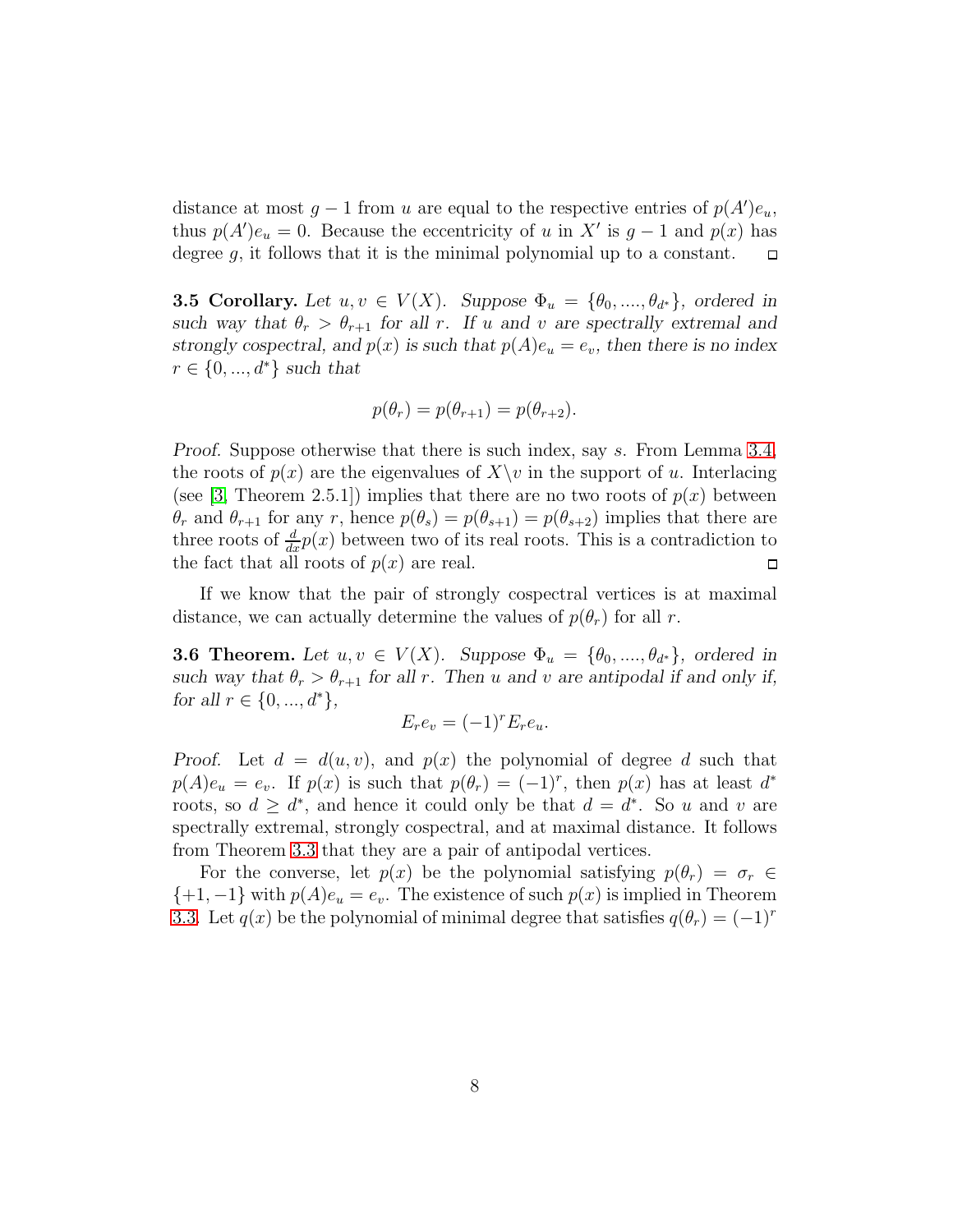for  $r \in \{0, ..., d^*\}$ . Therefore

$$
1 \ge |q(A)_{u,v}|
$$
  
\n
$$
= \left| \sum_{r=0}^{d^*} (-1)^r \prod_{s \ne r} \frac{1}{\theta_r - \theta_s} \right| (A^{d^*})_{u,v}
$$
  
\n
$$
= \left( \sum_{r=0}^{d^*} (-1)^r \prod_{s \ne r} \frac{1}{\theta_r - \theta_s} \right) (A^{d^*})_{u,v}, \text{ because all terms are positive,}
$$
  
\n
$$
\ge \left( \sum_{r=0}^{d^*} \sigma_r \prod_{s \ne r} \frac{1}{\theta_r - \theta_s} \right) (A^{d^*})_{u,v}
$$
  
\n
$$
= p(A)_{u,v}
$$
  
\n
$$
= 1.
$$

Note that equality holds throughout if and only if  $\sigma_r = (-1)^r$ , as we wanted.

If a graph  $X$  has diameter  $d$ , then Equation [2.1](#page-3-1) implies that  $X$  has at least  $d + 1$  distinct eigenvalues. We say that X is spectrally extremal if equality holds. Note that every spectrally extremal graph contains at least one pair of spectrally extremal vertices.

<span id="page-8-0"></span>**3.7 Theorem.** Suppose  $X$  is a spectrally extremal regular graph on  $n$  vertices of diameter d, and that its distinct eigenvalues are  $\theta_0 > ... > \theta_d$ . Suppose  $u$  and  $v$  are vertices at distance  $d$ . Then  $u$  and  $v$  are antipodal if and only if

$$
n \prod_{s=0}^{d} \frac{1}{\theta_0 - \theta_s} = \sum_{r=0}^{d} (-1)^r \prod_{s \neq r} \frac{1}{\theta_r - \theta_s}.
$$

Proof. Let  $p(x)$  be a polynomial such that  $p(A) = E_0$ , and let J denote the all 1s matrix. Because the graph is regular  $E_0 = (1/n)J$ , and so if  $p(x) = a_d x^d + \dots + a_0$ , it follows that

$$
(A^{d})_{u,v} = \frac{1}{n} \left( \prod_{s=0}^{d} \frac{1}{\theta_{0} - \theta_{s}} \right)^{-1}
$$

for all vertices u and v at distance d. The result now follows from Lemma [3.6.](#page-7-0)  $\Box$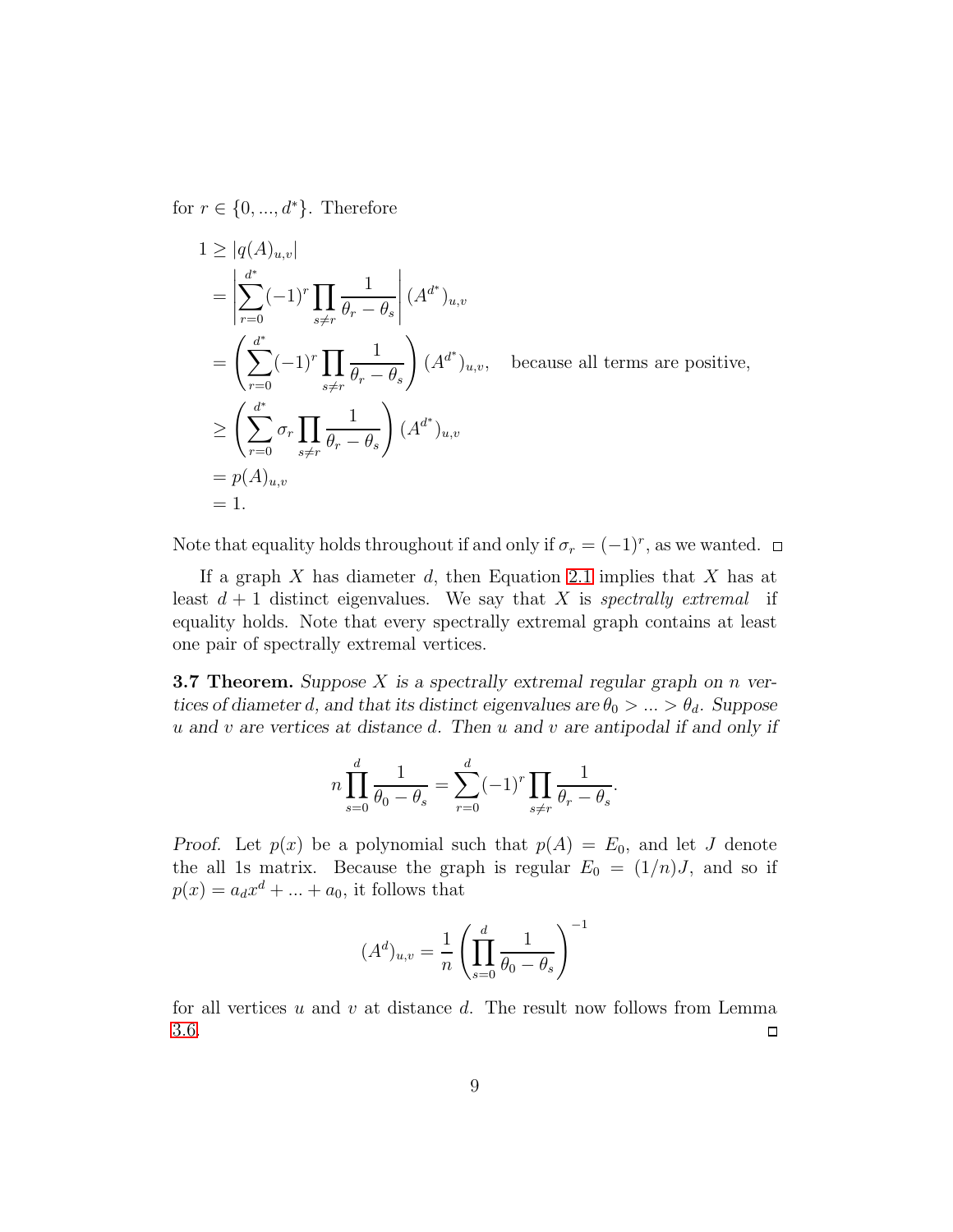<span id="page-9-1"></span>**3.8 Corollary.** Suppose X is a spectrally extremal regular graph on n vertices of diameter d. If the eccentricity of every vertex is d and if

$$
n \prod_{s=0}^{d} \frac{1}{\theta_0 - \theta_s} = \sum_{r=0}^{d} (-1)^r \prod_{s \neq r} \frac{1}{\theta_r - \theta_s},
$$

then X is an antipodal distance regular graph.

Proof. It follows from Theorem [2.2](#page-3-2) and Theorem [3.7.](#page-8-0)

 $\Box$ 

### 4 State transfer on spectrally extremal graphs

In this section, we relate the work in the past section to state transfer.

<span id="page-9-0"></span>4.1 Theorem. Suppose u is a spectrally extremal vertex of  $X$ , and v is a vertex at maximal distance from u. Let  $\Phi_u = {\theta_0, ..., \theta_{d^*}}$ , where, for some integers a,  $\Delta$  and  $b_r$  with  $r = 0, ..., d^*$ , we have  $\theta_r = \frac{a + b_r \sqrt{\Delta}}{2}$  $\frac{r\sqrt{\Delta}}{2}$  satisfying  $\theta_r > \theta_{r+1}$ . Then X admits perfect state transfer between vertices u and v if and if only if the following conditions hold.

- (i) The vertices u and v are antipodal.
- (ii) If r is odd, then the powers of two appearing in the factorization of each of the differences  $b_0 - b_r$  are constant, let us say  $\alpha$ .
- (iii) If r is even, then the power of two in the factorization of each  $b_0 b_r$  is larger than  $\alpha$ .

If the conditions hold, perfect state transfer happens at time  $\frac{\pi}{2^{\alpha}}$  (and any of its odd multiples).

Proof. From Theorem [2.4,](#page-4-1) perfect state transfer implies strong cospectrality. The vertices are at maximal distance from each other, and if they are strongly cospectral, Theorem [3.3](#page-6-1) says that they are antipodal. Note that

$$
U(t)e_u = \sum_{r=0}^{d^*} e^{it\theta_r} E_r e_u.
$$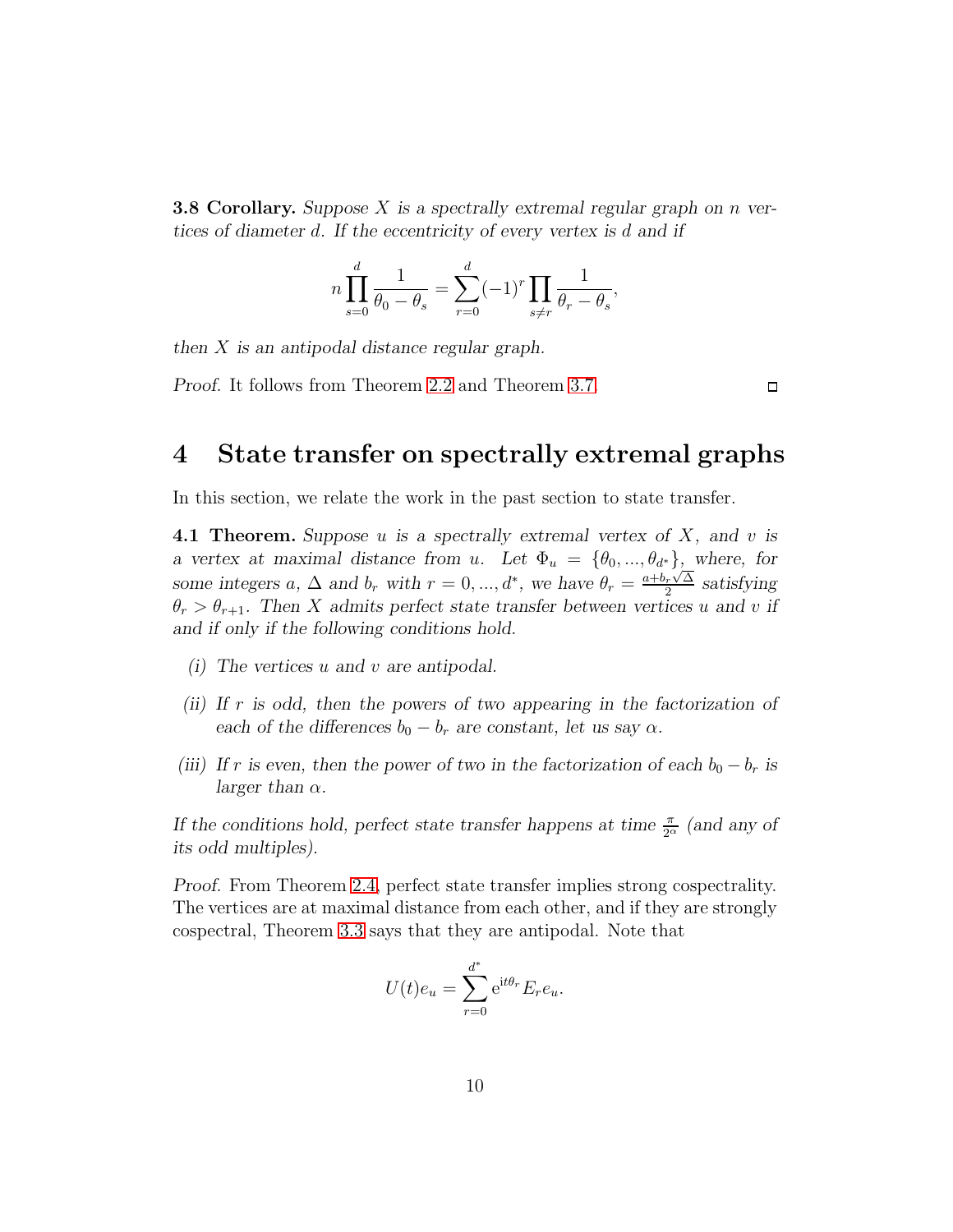Lemma [3.6](#page-7-0) implies that

$$
e_u = \sum_{r=0}^{d^*} (-1)^r E_r e_v,
$$

therefore perfect state transfer is now equivalent to existing a time t such that

$$
\frac{e^{it\theta_0}}{e^{it\theta_r}} = (-1)^r,
$$

and this is equivalent to

$$
t(\theta_0 - \theta_r) = k_r \pi,
$$

where  $k_r$  is an integer with the same parity as r. This condition is equivalent to (ii) and (iii), and also gives the expression for the time.  $\Box$ 

4.2 Corollary. Suppose X is a spectrally extremal graph of diameter d and eigenvalues  $\theta_0 > ... > \theta_d$ . Suppose X admits perfect state transfer at time  $\tau$ between vertices u and v at distance d. If  $d(z, w) = d$ , then  $(A^d)_{z, w} \leq (A^d)_{u,v}$ , and equality happens if and only if  $X$  admits perfect state transfer between z and w at time  $\tau$ .

Proof. The inequality is a straightforward application of Lemma [3.1](#page-4-0) (ii). If equality happens, then Lemma [3.1](#page-4-0) (ii) says that  $z$  and  $w$  are strongly cospectral. They are at maximum distance, so by Theorem [3.3,](#page-6-1) they are antipodal. Combining this with Theorem [4.1](#page-9-0) and the fact that the eigenvalue support of z and w is equal to the eigenvalue support of u and v, it follows that perfect state transfer between z and w happens at time  $\tau$ .  $\Box$ 

In the case where  $X$  is a regular graph, we can say more.

**4.3 Corollary.** Suppose  $X$  is a spectrally extremal regular graph on  $n$  vertices of diameter d, distinct eigenvalues  $\theta_0 > ... > \theta_d$ . Then X admits perfect state transfer between any pair  $(u, v)$  of vertices at distance d if and only if

- (i) All eigenvalues are integers.
- (ii) If r is odd, then the powers of two appearing in the factorization of each of the differences  $\theta_0 - \theta_r$  are constant, let us say  $\alpha$ .
- (iii) If r is even, then the power of two in the factorization of  $\theta_0-\theta_r$  is larger than  $\alpha$ .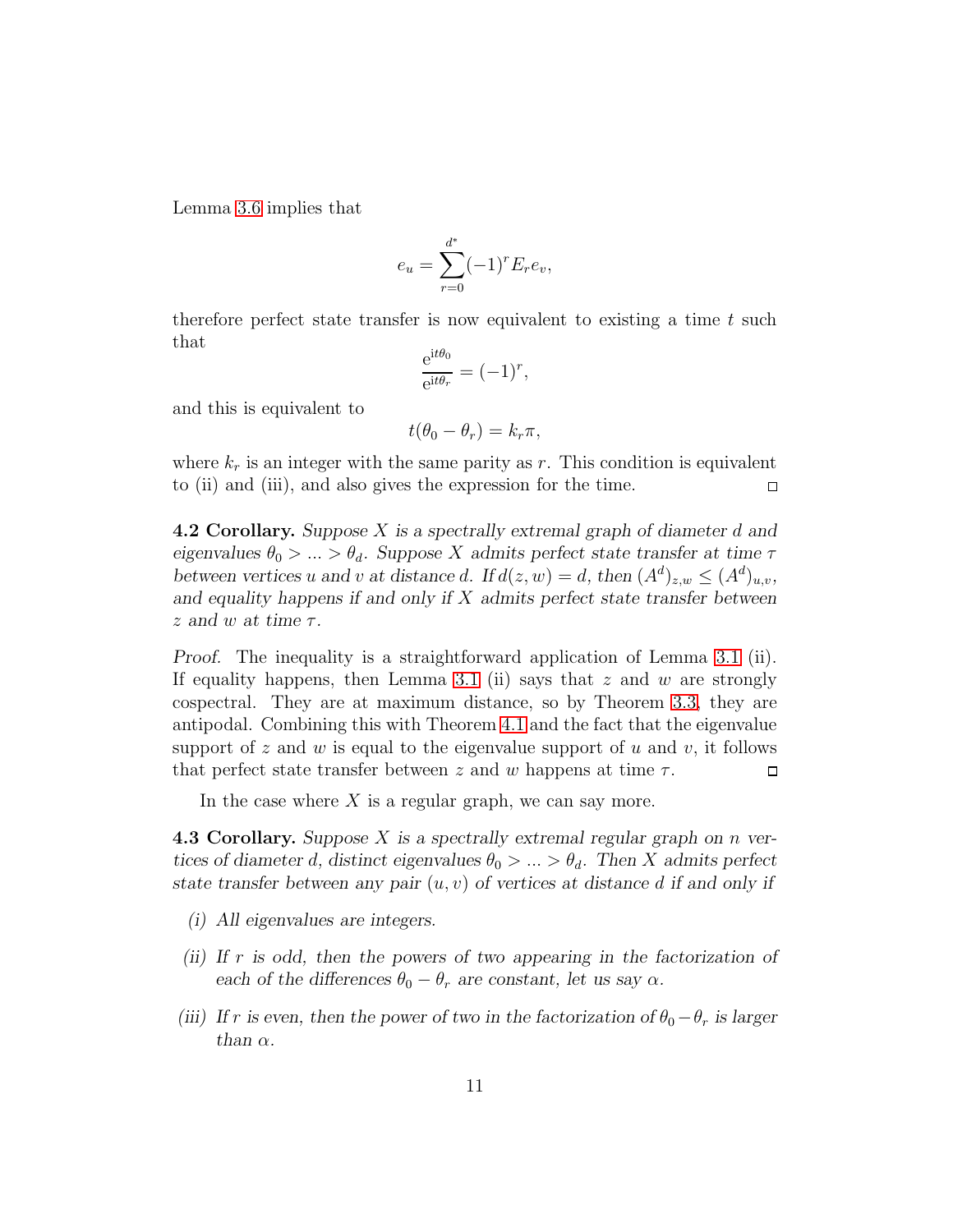(iv) The following equality holds

$$
n \prod_{s=0}^{d} \frac{1}{\theta_0 - \theta_s} = \sum_{r=0}^{d} (-1)^r \prod_{s \neq r} \frac{1}{\theta_r - \theta_s}.
$$

Proof. Because the graph is spectrally extremal, all eigenvalues are in the eigenvalue support of the vertices at distance d. Note that the largest eigenvalue is integer, so Theorem [2.4](#page-4-1) implies that all eigenvalues are integers. Thus it follows from Theorems [3.7](#page-8-0) and [4.1](#page-9-0) that the other conditions are equivalent to perfect state transfer between vertices at distance d.  $\Box$ 

The following corollary is an immediate consequence of the result above and Corollary [3.8.](#page-9-1)

4.4 Corollary. If X is a spectrally extremal regular graph of diameter d in which the eccentricity of every vertex is  $d$ , and if perfect state transfer happens between any pair of vertices at distance  $d$ , then  $X$  is a distanceregular graph.

We finally observe that the result above is a good example on how the existence of perfect state transfer can imply deep structural properties in a graph.

### Acknowledgement

I'd like to acknowledge Chris Godsil for very fruitful discussions about perfect state transfer and more specifically about the results in this paper. I also acknowledge M. A. Fiol, who was visiting Waterloo during the end of my PhD and with whom I discussed the subject of spectrally extremal graphs.

## <span id="page-11-0"></span>References

- [1] R. J. Angeles-Canul, R. M. Norton, M. C. Opperman, C. C. Paribello, M. C. Russell, and C. Tamon. Perfect state transfer, integral circulants, and join of graphs. *Quantum Inf. Comput.*,  $10(3-4):325-342$ ,  $2010$ .
- <span id="page-11-1"></span>[2] R. Bachman, E. Fredette, J. Fuller, M. Landry, M. C. Opperman, C. Tamon, and A. Tollefson. Perfect state transfer on quotient graphs. Quantum Inf. Comput., 12(3-4):293–313, 2012.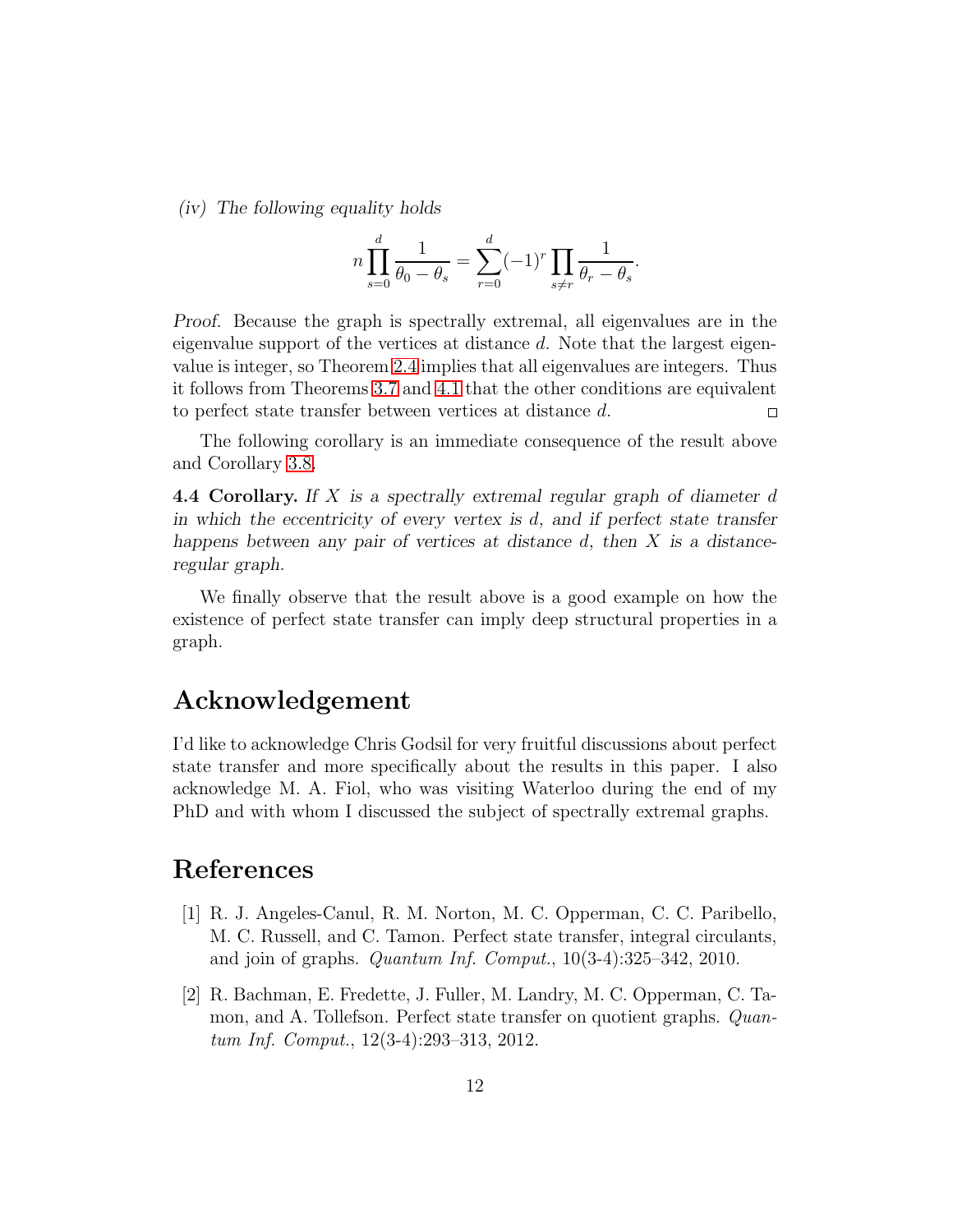- <span id="page-12-11"></span><span id="page-12-2"></span>[3] A. E. Brouwer and W. H. Haemers. Spectra of Graphs. Universitext. Springer, New York, 2012.
- <span id="page-12-0"></span>[4] W. Cheung and C. Godsil. Perfect state transfer in cubelike graphs. Linear Algebra Appl., 435(10):2468–2474, 2011.
- [5] M. Christandl, N. Datta, A. Ekert, and A. J. Landahl. Perfect state transfer in quantum spin networks. Phys. Rev. Lett., 92:187902, May 2004.
- <span id="page-12-1"></span>[6] Matthias Christandl, Nilanjana Datta, Tony C Dorlas, Artur Ekert, Alastair Kay, and Andrew J Landahl. Perfect transfer of arbitrary states in quantum spin networks. Physical Review A, 71(3):032312, 2005.
- <span id="page-12-4"></span>[7] G. Coutinho, C. Godsil, K. Guo, and F. Vanhove. Perfect state transfer on distance-regular graphs and association schemes. ArXiv e-prints, January 2014.
- <span id="page-12-8"></span>[8] C. Dalf´o, E. R. van Dam, M. A. Fiol, E. Garriga, and B. L. Gorissen. On almost distance-regular graphs. J. Combin. Theory Ser. A, 118(3):1094– 1113, 2011.
- <span id="page-12-7"></span>[9] M. A. Fiol and E. Garriga. From local adjacency polynomials to locally pseudo-distance-regular graphs. J. Combin. Theory Ser. B, 71(2):162– 183, 1997.
- <span id="page-12-10"></span><span id="page-12-9"></span>[10] M. A. Fiol, E. Garriga, and J. L. A. Yebra. Locally pseudo-distanceregular graphs. J. Combin. Theory Ser. B, 68(2):179–205, 1996.
- <span id="page-12-5"></span>[11] C. Godsil. When can perfect state transfer occur? Electron. J. Linear Algebra, 23:877–890, 2012.
- <span id="page-12-3"></span>[12] C. D. Godsil. Algebraic Combinatorics. Chapman & Hall, New York, 1993.
- [13] Chris Godsil. State transfer on graphs. Discrete Mathematics,  $312(1):129 - 147, 2012.$
- <span id="page-12-6"></span>[14] Chris D. Godsil and John Shawe-Taylor. Distance-regularised graphs are distance-regular or distance-biregular. J. Combin. Theory Ser. B, 43(1):14–24, 1987.